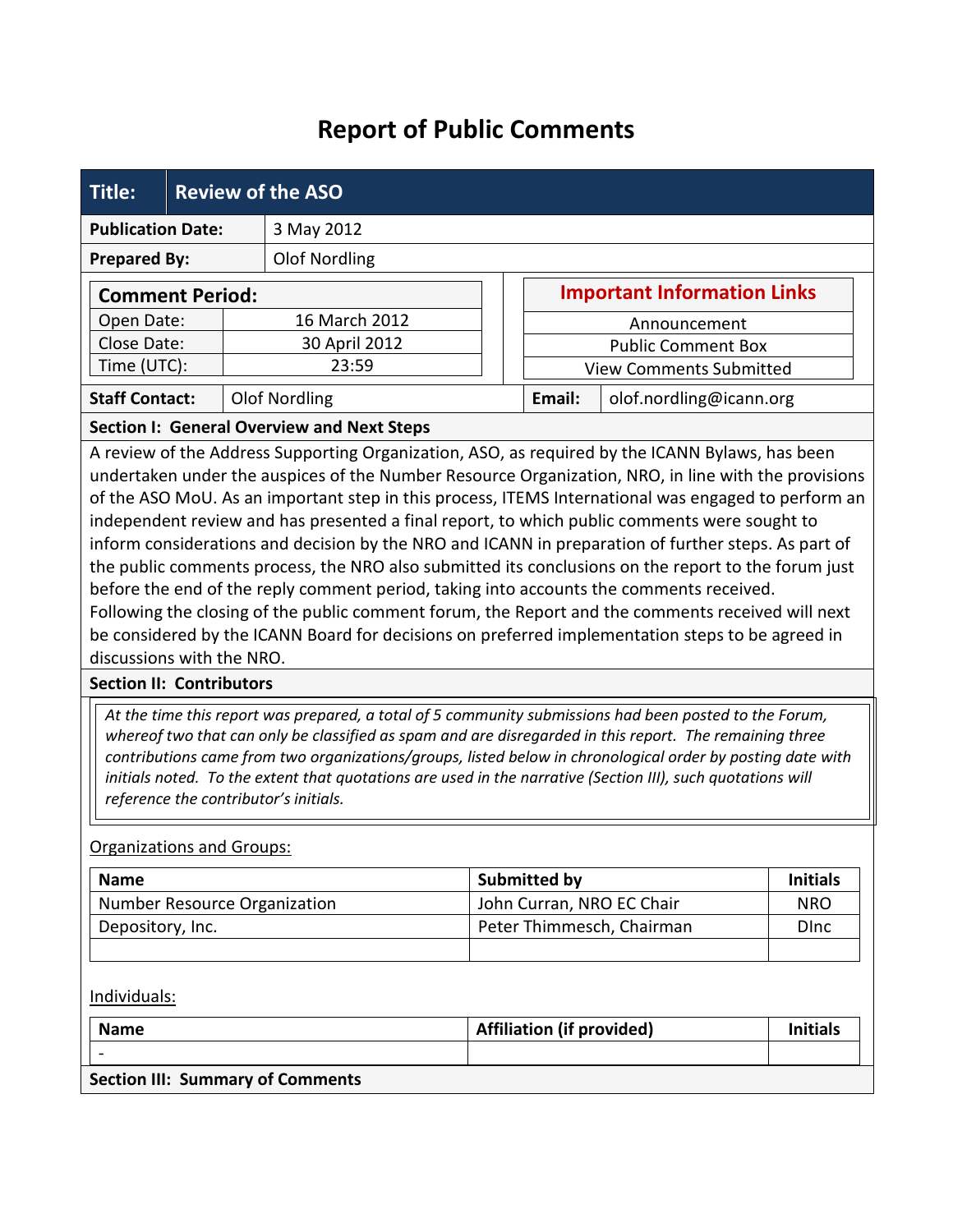*General Disclaimer: This section is intended to broadly and comprehensively summarize the comments submitted to this Forum, but not to address every specific position stated by each contributor. Staff recommends that readers interested in specific aspects of any of the summarized comments, or the full context of others, refer directly to the specific contributions at the link referenced above (View Comments Submitted).* 

The NRO submitted the first comment, essentially inviting further public comments on the ASO Review report and stating that the NRO would post its own conclusions on the report before the end of the reply comment period, while taking any posted comments into account.

DInc noted that the review was undertaken under the auspices of the NRO instead of ICANN, raising concerns over conflicts of interest. DInc recommended that the ICANN Board appoint an independent entity to review the provisions of the ASO MoU that prompt this kind of handling.

The NRO filed the last comment, providing their views on each of the 26 recommendations in the ASO Review report in table format. For 11 of these (recs 4, 6, 7, 8, 12, 16, 18, 19, 20, 24 and 25) the NRO expressed agreement without further comment. For two (recs 21 and 22, both directed to the ICANN Board), the NRO stated that they had no comments. For six (recs 9, 13, 14, 15, 17 and 26), the NRO expressed agreement, while adding some precision as to timing and process. For the remaining seven (recs 1, 2, 3, 5, 10, 11 and 23) the NRO provided comments that diverge to varying degrees from the recommendations, in ways explained in section III below. Finally, the NRO addressed DInc's recommendation above, stating that the NRO and ICANN would mutually agree on a revised ASO Review procedure with joint selection of the independent entity to perform the review.

## **Section IV: Analysis of Comments**

*General Disclaimer: This section is intended to provide an analysis and evaluation of the comments received along with explanations regarding the basis for any recommendations provided within the analysis.*

As noted in section II above, the NRO views are largely in agreement with the findings in the ASO Review report, but diverge to varying degrees as explained below regarding the following recommendations:

Rec 1 calls for clarification of the purpose, mandate and objectives of the ASO and distinction of the functions to be undertaken by its entities. The NRO finds that these aspects are clearly specified while recognizing that confusion exists in the wider community. The NRO intends to combat such confusion with increased education, transparency and review of the terminology.

Rec 2 calls for an update of the ASO MoU Attachment A to make it consistent with the ASO Procedure document. The NRO states that this should be achieved the other way around, making sure that the Procedure document is consistent with the MoU.

Rec 3 calls for the MoU signatories to agree on a procedure for ASO AC handling in case the ICANN Board rejects a global policy proposal. The NRO focuses on conversations to agree on such a